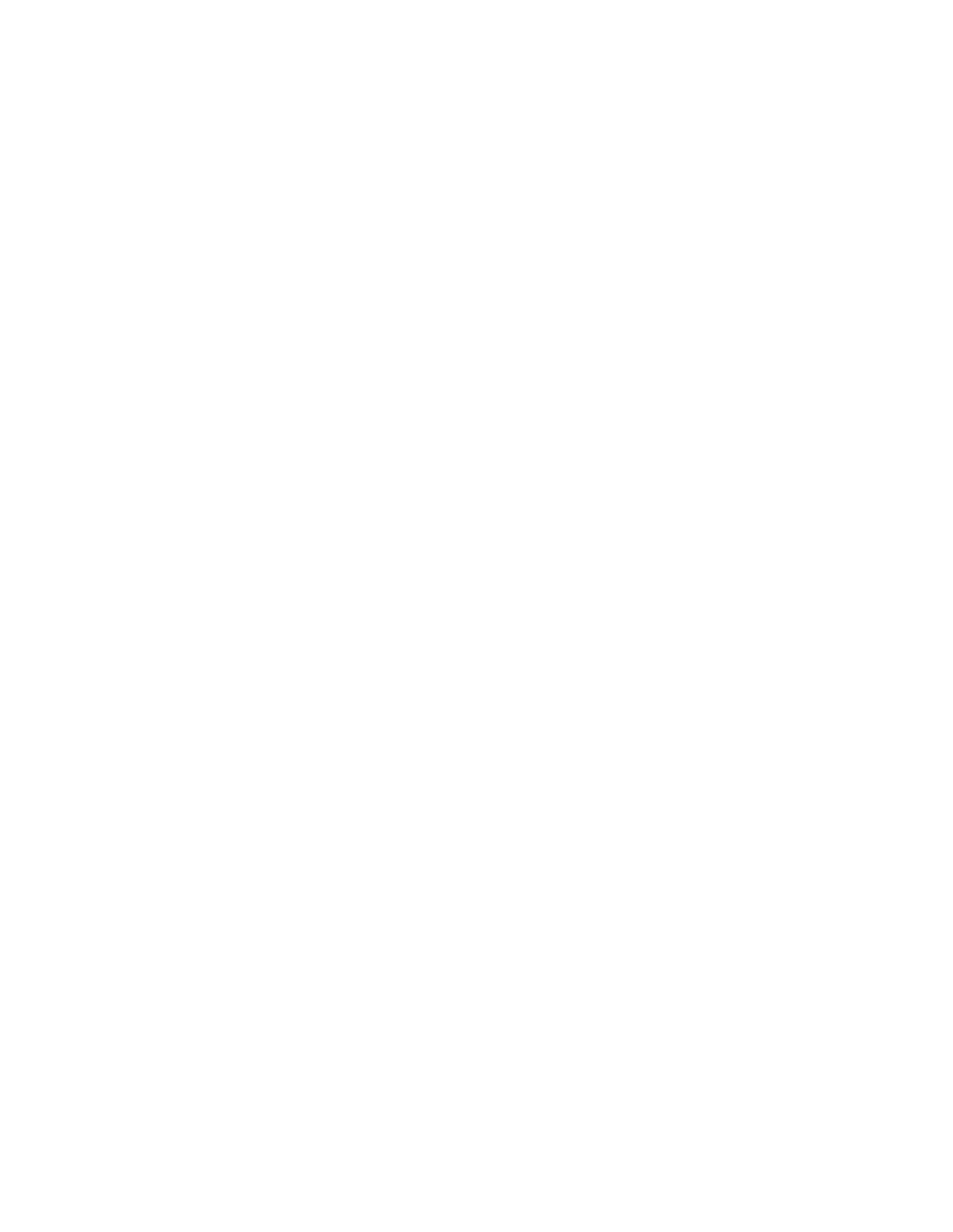# **TABLE OF CONTENTS**

| Examination: Number of Parts, Sections, Procedure and Duration  p. 4 |
|----------------------------------------------------------------------|
|                                                                      |
|                                                                      |
|                                                                      |
|                                                                      |
|                                                                      |
|                                                                      |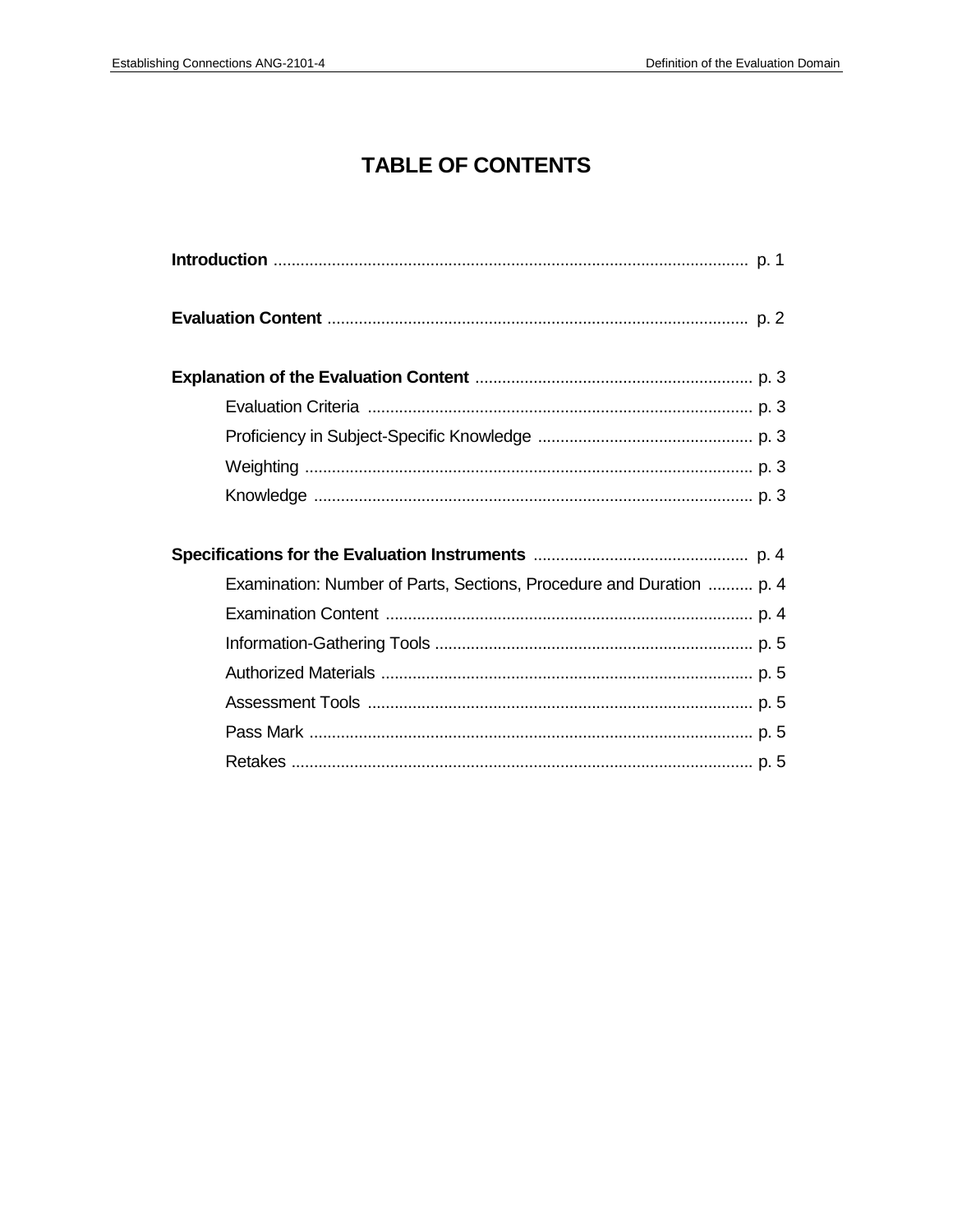### **Introduction**

The Definition of the Evaluation Domain (DED) ensures consistency between a course and the related evaluation instruments. The DED is used to select, organize and describe the essential and representative elements of the course. The DED is based on the program of study and the course, but should by no means replace them in the planning of instructional activities.

The DED is the reference document that ensures the validity of the examinations across the province.<sup>1</sup> This document serves as a framework for developing multiple equivalent versions of an evaluation instrument.

The DED for each ministerial examination is developed by the Ministère de l'Éducation, du Loisir et du Sport (MELS). The DEDs for other types of examinations are developed by MELS or, at the request of school boards, by Société GRICS (BIM). For ethical reasons, only those responsible for developing Definitions of the Evaluation Domain can modify their content.

Examinations developed by MELS are consistent with the content of their respective DEDs. It is recommended that all other examinations be in agreement with the DED.

<sup>1</sup> <sup>1</sup> Québec, Ministère de l'Éducation du Québec, *Policy on the Evaluation of Learning* (Québec: Gouvernement du Québec, 2003), 47.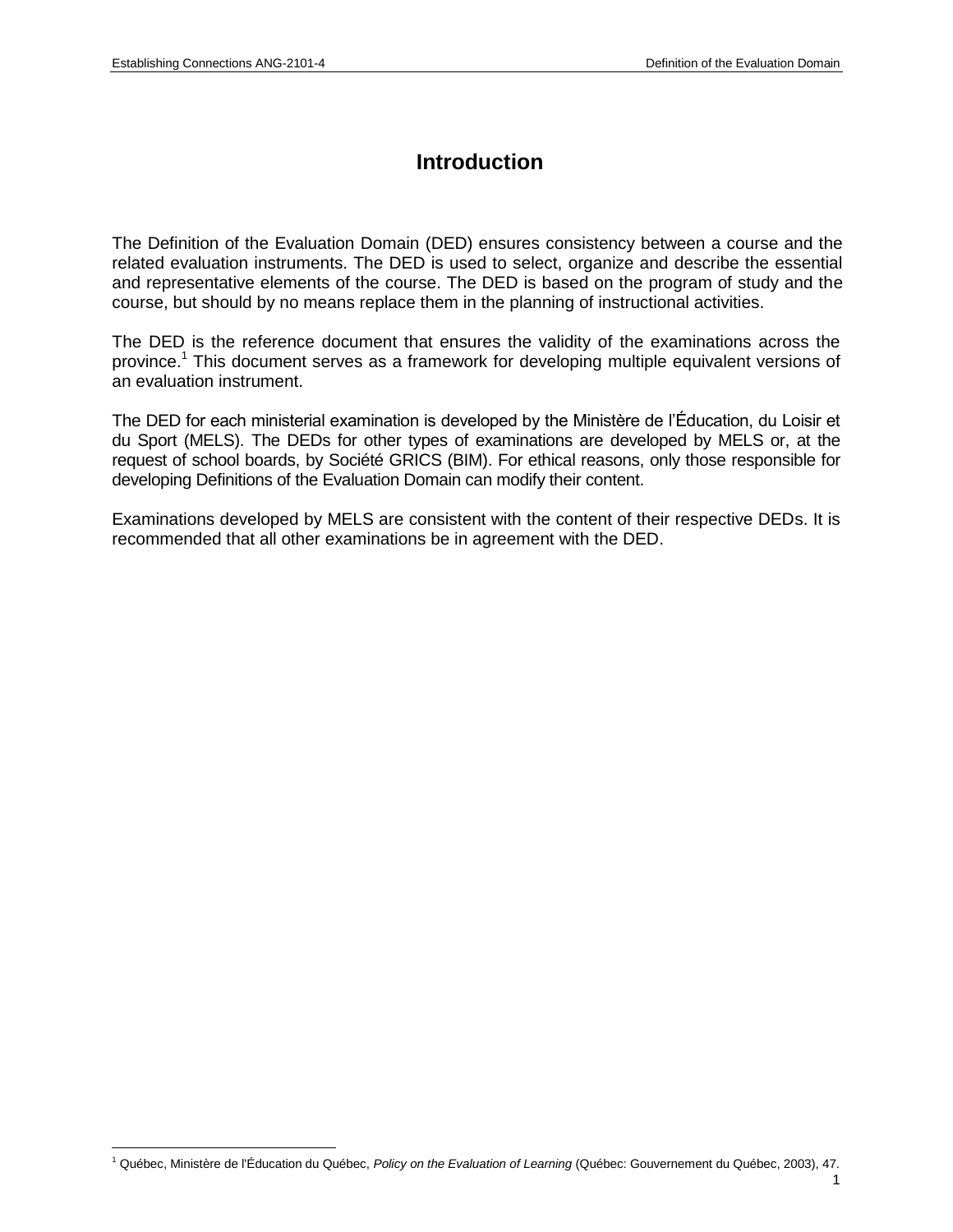# **Evaluation Content**

| <b>General Information</b>                                                                               |                                                          |  |
|----------------------------------------------------------------------------------------------------------|----------------------------------------------------------|--|
| <b>Broad Areas of Learning</b>                                                                           | Program                                                  |  |
| Citizenship<br>The World of Work<br>Health and Well-Being<br><b>Environmental and Consumer Awareness</b> | English as a Second Language                             |  |
| <b>Subject Area</b>                                                                                      | Course                                                   |  |
| Languages                                                                                                | <b>Establishing Connections</b><br>ANG-2101-4            |  |
| <b>Class of Situations</b>                                                                               |                                                          |  |
| Relationships in an English-speaking<br>environment                                                      |                                                          |  |
| <b>Essential Elements Targeted by the Evaluation</b>                                                     |                                                          |  |
| Competency                                                                                               | <b>Categories of Knowledge</b>                           |  |
| To deal with a real-life situation pertaining<br>to the class of situations targeted by the<br>course.   | Language functions<br>Vocabulary<br>$\bullet$<br>Grammar |  |

| <b>Evaluation Criteria and Weighting</b>                                                                                                                                         |                                                                                                                                                                                                             |  |
|----------------------------------------------------------------------------------------------------------------------------------------------------------------------------------|-------------------------------------------------------------------------------------------------------------------------------------------------------------------------------------------------------------|--|
| <b>Evaluation Criteria for the Competency</b>                                                                                                                                    |                                                                                                                                                                                                             |  |
| Interacts adequately in formal and informal<br>conversations within familiar contexts (40 %)                                                                                     |                                                                                                                                                                                                             |  |
|                                                                                                                                                                                  | <b>Proficiency in Subject-Specific Knowledge</b>                                                                                                                                                            |  |
| Comprehends simple non-interactive listening<br>products globally (10 %)<br>Interprets simple narrative and descriptive<br>texts within familiar contexts adequately<br>$(20\%)$ | Proficiency in subject-specific<br>knowledge presupposes its<br>acquisition, understanding,<br>application and mobilization, and is<br>therefore linked with the evaluation<br>criteria for the competency. |  |
| Writes short simple texts within familiar<br>contexts adequately (30 %)                                                                                                          |                                                                                                                                                                                                             |  |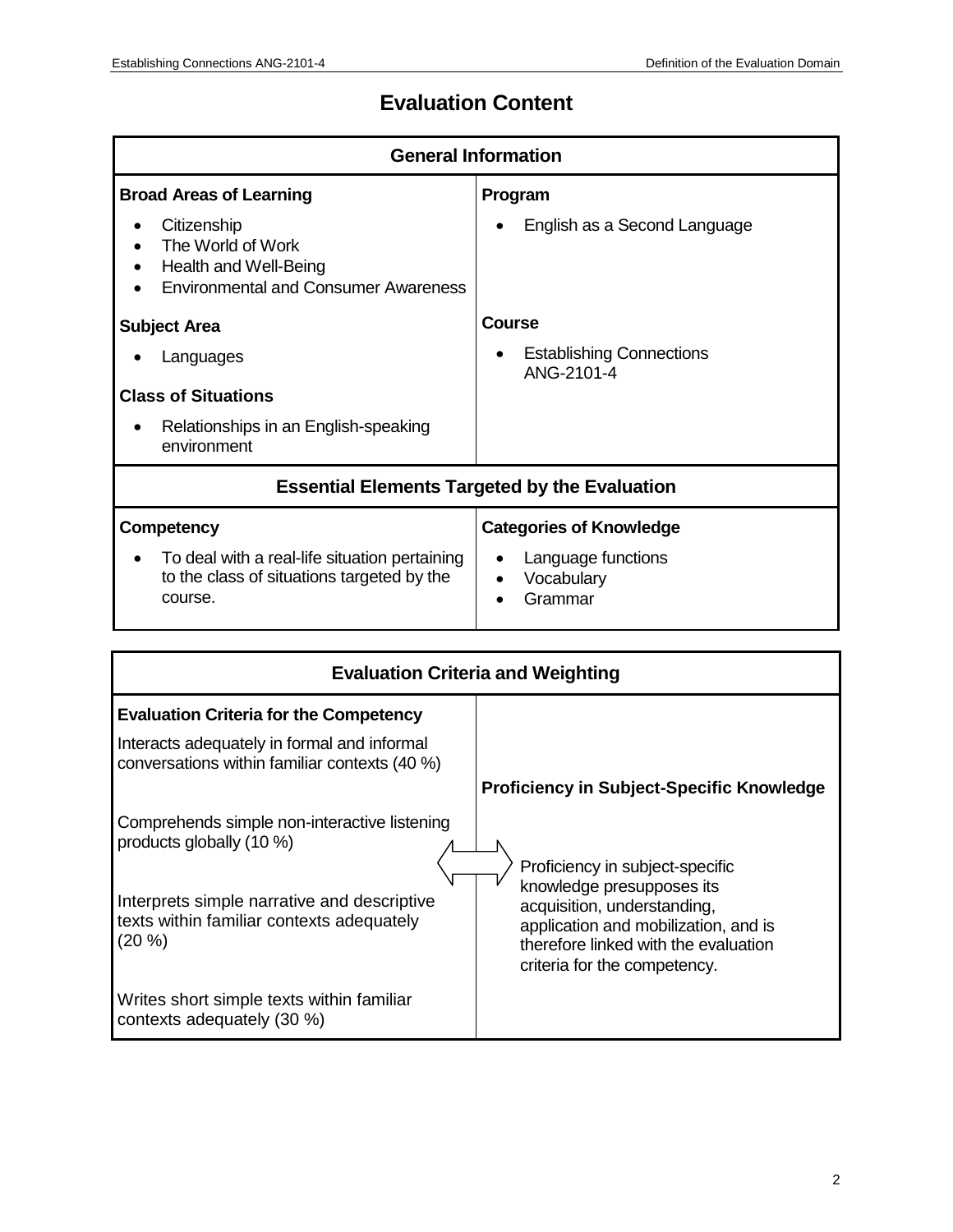## **Explanation of the Evaluation Content**

#### **Evaluation Criteria**

The evaluation criteria are stated exactly as in the course.

#### **Information Clarifying the Evaluation Criteria**

Interacts adequately in formal and informal conversations within familiar contexts

The above criterion assesses the adult's ability to:

- use language functions related to the situation;
- use vocabulary related to the situation;
- use grammar components related to the situation.

#### Comprehends simple non-interactive listening products globally

The above criterion assesses the adult's ability to:

- use information drawn from texts.

#### Interprets simple narrative and descriptive texts within familiar contexts adequately

The above criterion assesses the adult's ability to:

- use information drawn from texts.

#### Writes short simple texts within familiar contexts adequately

The above criterion assesses the adult's ability to:

- use language functions related to the situation;
- use vocabulary related to the situation;
- use grammar components related to the situation;
- convey information related to the situation.

#### **Proficiency in Subject-Specific Knowledge**

Proficiency in subject-specific knowledge is evaluated through the evaluation of the competency, using tasks related to the evaluation criteria.

#### **Weighting**

The weighting for the evaluation of the competency is 100 %. The weighting of the evaluation criteria appears in the chart on the previous page.

#### **Knowledge**

The knowledge targeted for the evaluation of the competency is selected from the following categories of essential knowledge from this course and from previous courses. The knowledge is chosen according to the real-life situation used for evaluation:

- Language functions
- Vocabulary
- Grammar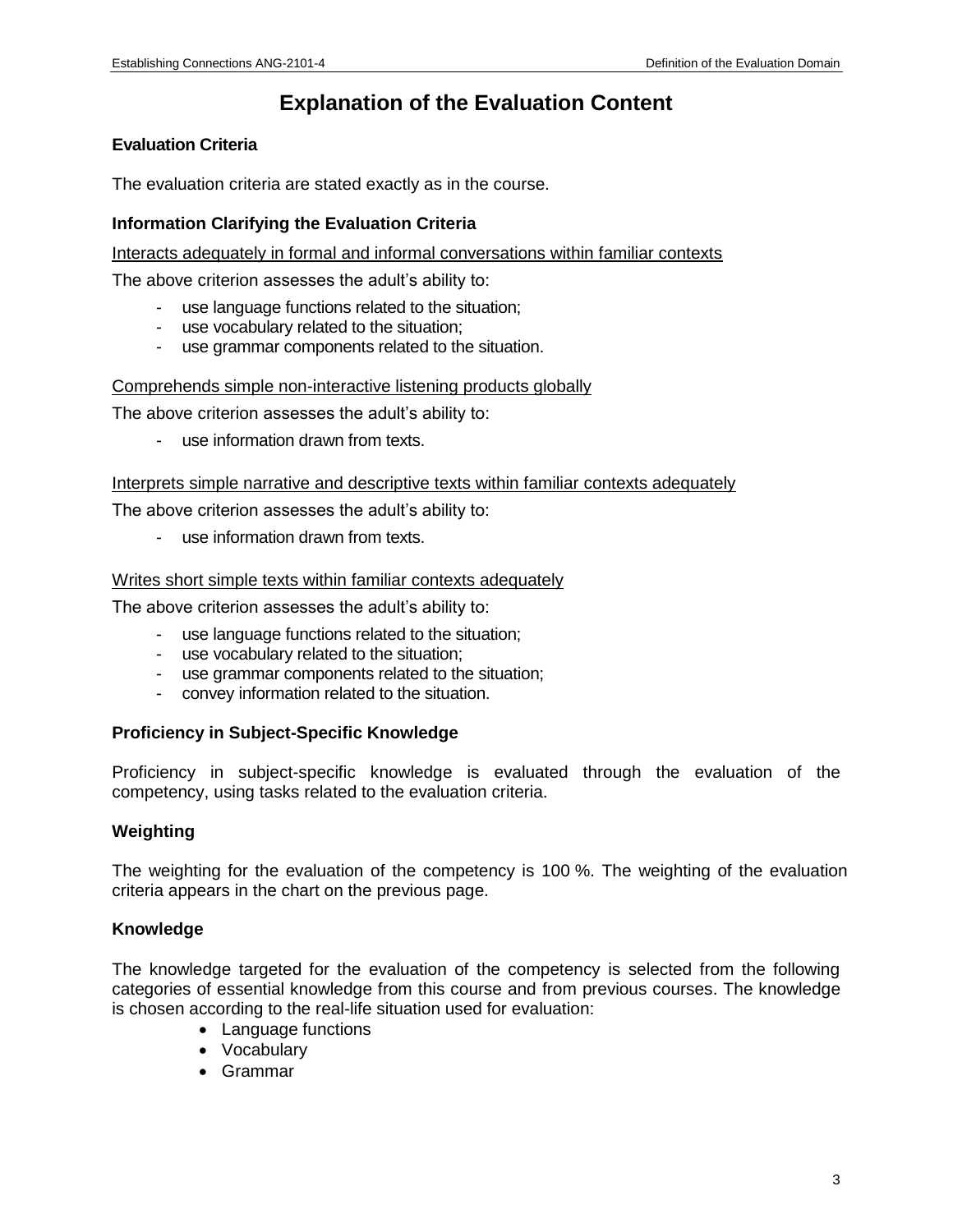## **Specifications for the Evaluation Instruments**

#### **Examination: Number of Parts, Sections, Procedure and Duration**

The examination consists of one part divided into two sections. These sections may be administered during the same evaluation session or during different evaluation sessions in the predetermined order mentioned in the *Administration Guide.* The maximum length of the examination is of approximately 2 hours and 50 minutes.

Section - Oral Text Comprehension, Written Text Comprehension and Writing: 2 hours and 15 minutes (Oral Text Comprehension: 45 minutes) (Written Text Comprehension: 45 minutes) (Writing: 45 minutes)

Section - Oral Interaction: 33 minutes (30 minutes for the preparation and 2 to 3 minutes for the interaction)

#### **Examination Content**

The examination focuses on a real-life situation related to relationships in an English-speaking environment.

Section - Oral Text Comprehension, Written Text Comprehension and Writing

During the oral text comprehension evaluation, the adult learner:

- listens to simple non-interactive audio or video texts pertaining to exchanging ideas and interests in a formal or informal context;
- selects, uses or adapts information drawn from the texts by answering short questions, filling in blanks, choosing the appropriate answer, etc.

During the written text comprehension evaluation, the adult learner:

- reads simple narrative and/or informative texts pertaining to exchanging ideas and interests in a formal or informal context;
- selects, uses or adapts information drawn from the texts by answering short questions, filling in blanks, choosing the appropriate answer, etc.

During the writing evaluation, the adult learner:

- writes a short simple text pertaining to exchanging ideas and interests in a formal or informal context;
- may fill out a form pertaining to exchanging ideas and interests in a formal or informal context;
- expresses ideas and interests;
- may describe simple events or plans.

#### Section - Oral Interaction

During the *Preparation Phase* prior to interaction, the adult learner:

- reads a scenario pertaining to exchanging ideas and interests in a formal or informal context;
- writes personal notes (no sentences, only ideas) for reference during the interaction.